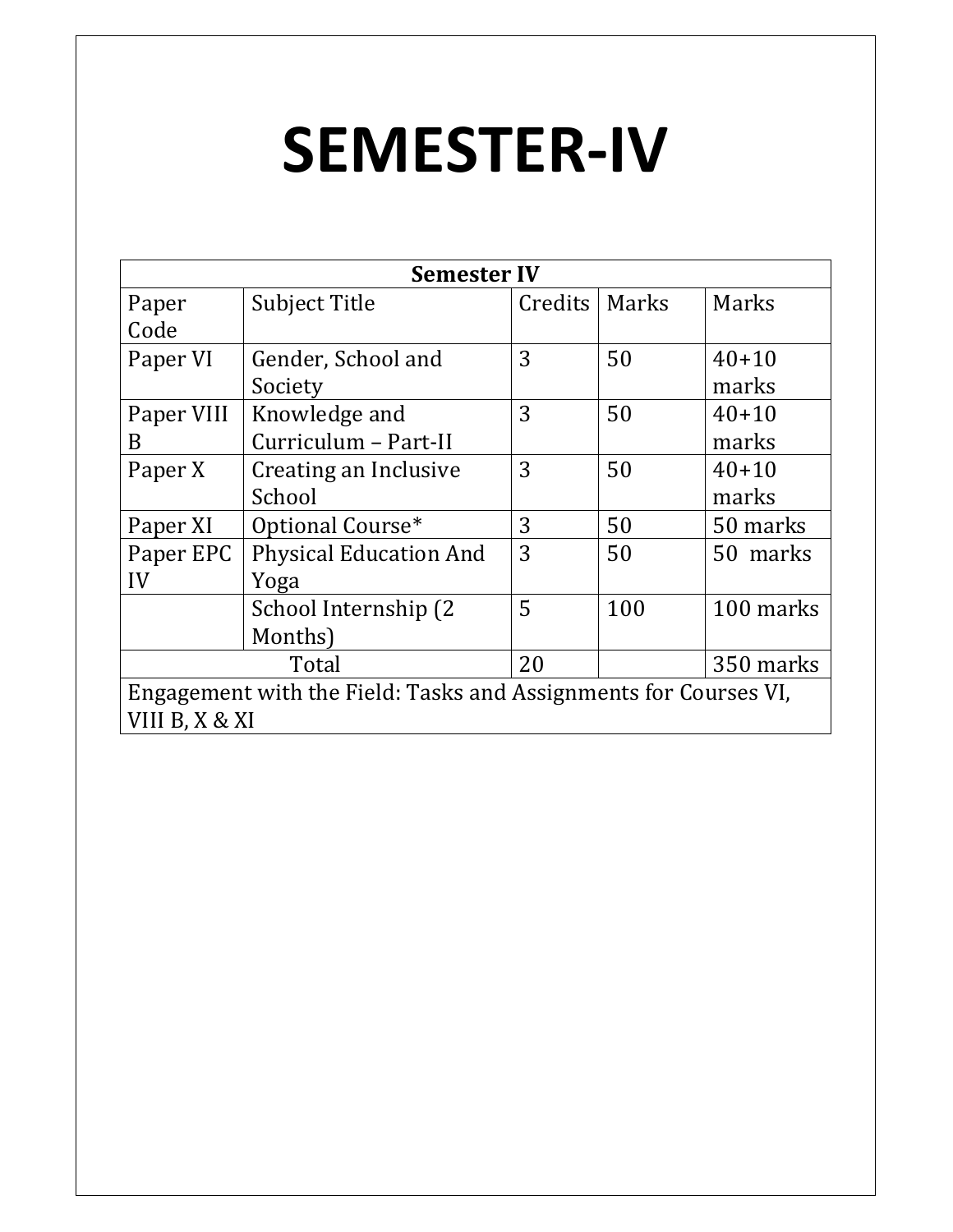## COURSE VI: GENDER SCHOOL AND SOCIETY

Total Marks: 50 Internal Assessment: 10 External Assessment: 40 **Objectives** 

On completion of this course, the student-teacher shall

- State the key concepts related to the gender issues.
- Identifies key gender issues in school, curriculum, textbooks and pedagogical process.
- Understands the ways to address gender issues in and out of school context.

#### Detailed Course Content

#### Unit I. Gender Related Concepts

- Key concepts: sex and gender, masculinity vs feminism, patriarchy, gender bias, gender parity, gender asymmetry
- Gender identity construction Influence of home, society, culture

#### Unit II: Forms of Gender Inequality and Issues

- Forms and issues: Mortality inequality, Natality inequality, Special opportunity inequality, Professional inequality, Basic facility inequality, Ownership inequality, Household inequality
- Gender inequality in school context: access and participation, gender stereotype role assignments, curriculum and textbooks, inadequate gender sensitive facilities, teachers' preferential treatment, sexual abuse in school

#### Unit III.Addressing Gender Issues: Intervention and strategies

- Role of family, school, community and media in addressing the issues
- Policy provisions NPE (1986/92), NCF (2005), RTE (2009), State Women's Policy (2014)

#### Tasks and Assignments

Each student-teacher is required to submit *any one* assignment from the following:

- Surveys of five families on role distribution among family members and preparation report
- Preparation of a report on gender-based roles and practices of the students and staff
- Analysis of a secondary level textbook from gender perspective

#### Suggested Readings

1. Chakravarti, Uma. (2003). Gendering cast through a feminist lens. Calcutta, Bhatkal and Sen.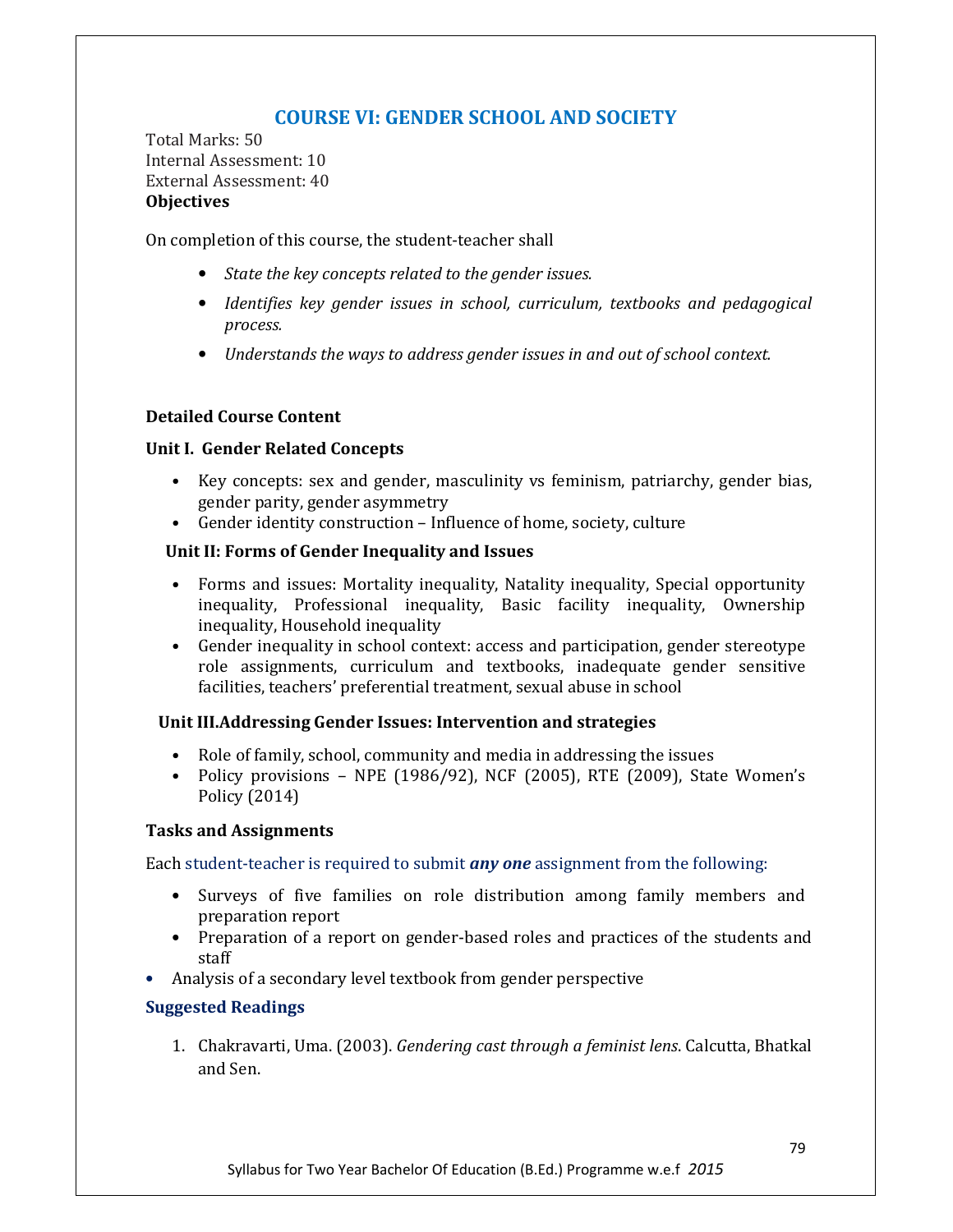- 2. Govt. of India (1992). National policy on education 1986/92. New Delhi: MHRD, Govt. of India,
- 3. Govt. of India (1992). Programme of action. New Delhi: MHRD, Govt. of India.
- 4. Jone, Mary E. (Ed.) (2008). Women's studies in India: A reader. New Delhi : Penguin Books.
- 5. Nayar, U. & Duggal, J. (1997). Women's equality and empowerment through curriculum: A hand book for teachers at primary stage. New Delhi: NCERT
- 6. NCERT (2005). National curriculum framework 2005. New Delhi: NCERT.
- 7. Srivastava, Gouri (1997). Women who created history: Exemplar materials for textbook writes and teachers. New Delhi : NCERT

## COURSE VIII (B) KNOWLEDGE AND CURRICULUM

Total Marks: 50 Internal Assessment: 10 External Assessment: 40

#### Unit IV:Curriculum planning and development

- Determinants of curriculum development
- Principles of curriculum development
- Approaches to curriculum planning
- Processes / stages of curriculum development (preparation, tryout and finalization)

#### Unit V: Curriculum transaction

- Classroom Transaction: Planning (time, space, manpower, material and scheme and plan of lessons),
- Preparation of curricular materials and activities( text and support materials, learning activities),
- mode of transaction and learners' involvement- resource management (use of TLMs, activity and question banks etc), use of assessment mechanism for learning

#### Unit VI: Evaluation and Renewal

- Evaluation: Mode (internal and external), periodicity (continuous, periodic), Mechanism (research studies, on-site observation, FGD, on-line feedback)
- Renewal: Use of evaluation feedback / inputs for
	- Immediate / long-term revision
	- Specific / comprehensive improvement
- Current provisions and practices for curriculum development, transaction, evaluation and renewal in School Education and Teacher Education in the State

#### Tasks and Assignments:

Each student-teacher is required to submit assignments selecting **any one** of the following: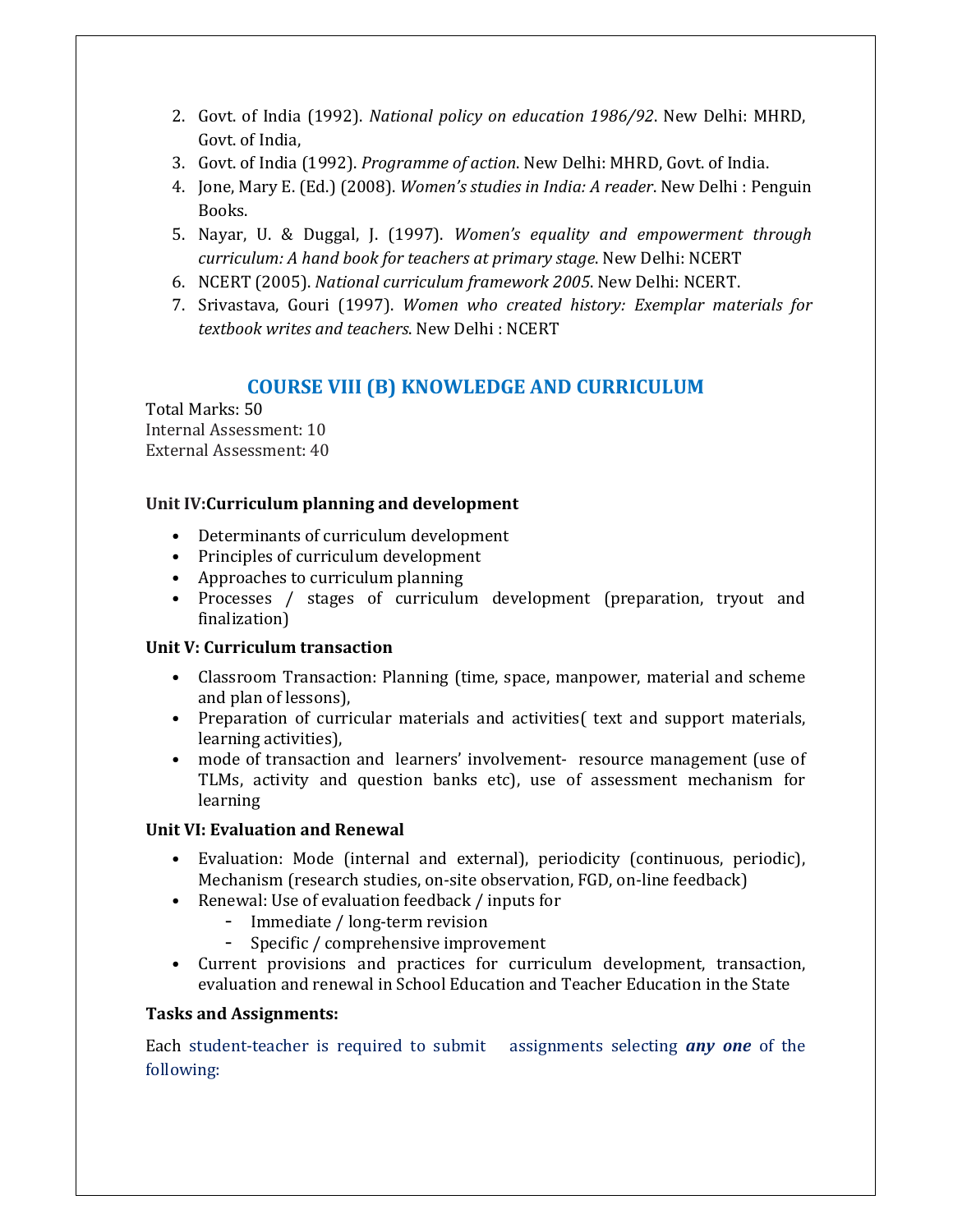- Preparation of a transactional blue print of any content unit in any school subject at the secondary level.
- Preparation of an appraisal report on the curriculum renewal process during post NPE (1986) period.

#### Suggested Readings

- 1. Arora, G.L. (1984). Reflections on curriculum. New Delhi: NCERT.
- 2. Dewey, John (1956). The child and the curriculum. Chicago, Illinois: University of Chicago Press.
- 3. Dewey, John (1997). Experience and Education. New York: Touchstone.
- 4. Dewey, John(1997). My pedagogic creed. in D.J. Flinders and S.J. Thorton(eds.), The Curriculum studies reader. New York: Routledge, Kegan &Paul.
- 5. Egan, K. (2005). An imaginative approach to teaching. San Francisco: Jossey-Bass.
- 6. Erickson, H.L.(2002). Concept-based curriculum and instruction. California: Corwin Press.
- 7. Jangira, N. K. & Singh, A. (1982). Core teaching skills: The microteaching approach. New Delhi: NCERT,
- 8. Mohapatra, J.K., Mahapatra, M. and Parida, B.K. (2015). Constructivism: The new paradigm: From theory to practice. New Delhi: Atlantic Publishers.
- 9. NCERT (2005). National curriculum framework 2005. New Delhi: NCERT.
- 10. NCTE (1990). Policy perspective in teacher education. New Delhi : NCTE
- 11. Olivia, Peter F. (1988). Developing the curriculum. London: Scott and Foresman.
- 12. Sharma, S. (2006). Constructivist approaches to teaching and learning. New Delhi: NCERT.
- 13. Taba, Hilda (1962). Curriculum development: Theory and practice. New York: Harcourt, Brace and Wald.
- 14. von Glasersfeld, F. (1995). Radical constructivism: A way of knowing and learning. Washington D.C.: Falmer Press.
- 15. Vygotsky, Lev (1986). Mind in society. Cambridge, MA: Harvard University Press.

## COURSE X : CREATING AN INCLUSIVE SCHOOL

Total Marks: 50 Internal Assessment: 10 External Assessment: 40

#### **Objectives**

On completion of this course, the student – teacher shall

- Explain the changing concepts related to inclusive education.
- Elaborate the different categories of children with special needs, their problems in schooling and need of inclusive education to address their educational problems.
- State the barriers of inclusion in the existing schools.
- State the characteristics and dimensions of an inclusive school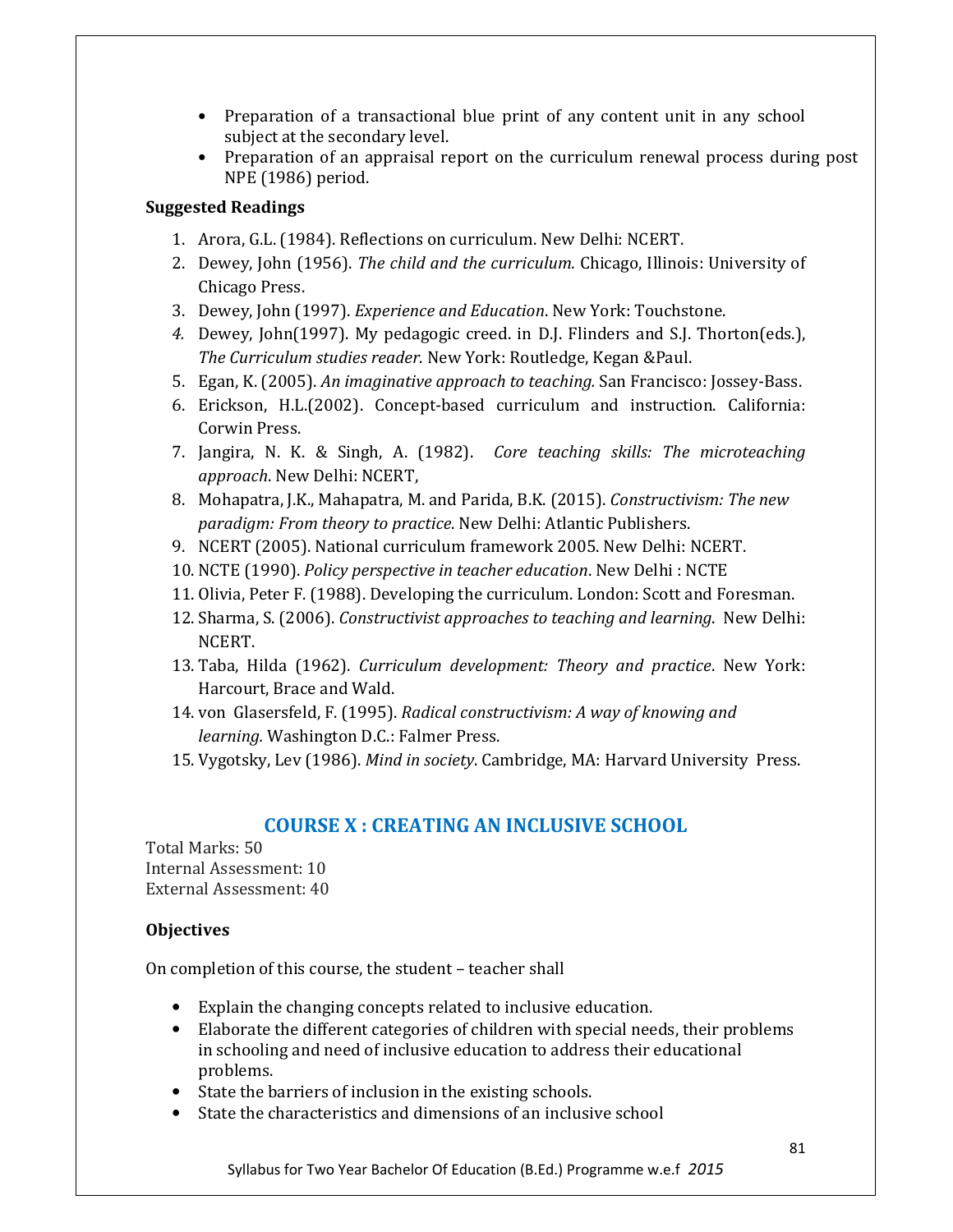• Describe the process of developing an inclusive school.

#### Detailed Course Content

#### Unit I Inclusive Education

- Changing concept of inclusion (Shifting from Separation to Integration to Inclusion ); Inclusion as 'Education for all'
- Inclusion in Education- a human right (Right to Access, Equality and Quality Education
- Inclusive Education: Definition, rationale, characteristics and principles

#### Unit II Children With Special Needs

- Types of marginalized /disabled children (physical, social and/or emotional) and their needs
- Problems in schooling the CWSN: Physical, Cognitive, Emotional
- Strategies for addressing their educational needs in inclusive set up: Specific attention to their needs in classroom management - seating arrangement, aids and appliances, light and ventilation, access to TLMs, mobility inside the class, interpersonal relation and support etc, Flexible curriculum, Flexible teachinglearning strategies - Child-centered, interactive, individual, group, collaborative and participatory classroom transaction

#### Unit III: Inclusive School

- Barriers for inclusion in school: Psycho-social, Infrastructural, Resource, Whole class-based instruction, Lack of participation
- Concept, dimensions and features of an inclusive school
- Developing an inclusive school: Creating inclusive cultures (building communities, establishing inclusive values), Producing inclusive policies (Developing the school for all, organizing support for diversity), and Evolving inclusive practices (Orchestrating learning, mobilizing resources)

#### Tasks and Assignments

Each student-teacher is required to submit assignment on any one of the following:.

- Observation of an inclusive classroom set up and reporting.
- Preparation of a report on classroom problems faced by any category of CWSN and the strategies adopted by the teacher.
- Preparation of a report on various types of interventions provided for any category of CWSN in school.

#### Suggested Readings

1. Ainscow, M. (1999) Understanding the development of inclusive schools. London: Falmer.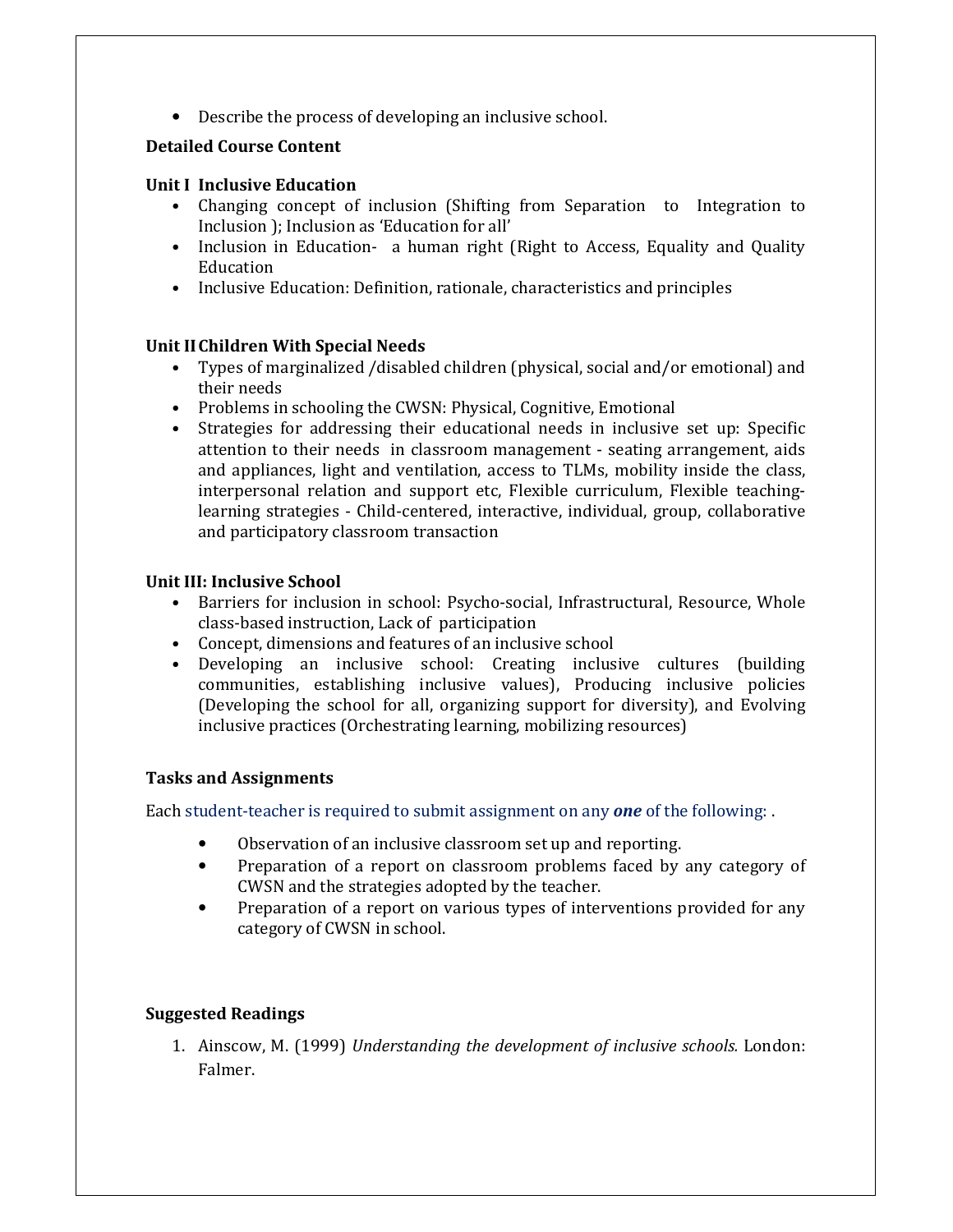- 2. Ainscow, M., Dyson,A. and Weiner, S. (2013). From exclusion to inclusion: Ways of responding in schools to students with special educational needs. Berkshire, London: CIBT Education Trust.
- 3. Booth, Tony and Ainscow, Mel (2002). Index for inclusion: Developing learning and participation in schools. London: Center for Studies on Inclusive Education.
- 4. Dyson, A. and Millward, A. (2000) Schools and special needs: issues of innovation and inclusion. London: Paul Chapman.
- 5. Hart, S., Dixon, A., Drummond, M.J. and McIntyre, D. (2004). Learning without limits. Maidenhead: Open University Press.
- 6. Nind, M., Sheehy, K. and Simmons, K. (eds). Inclusive education: learners and learning contexts. London: Fulton.
- 7. Thomas, G., & Loxley, A. (2007). Deconstructing Special Education and Constructing Inclusion (2nd Edn.). Maidenhead: Open University Press.
- 8. Tomasevski, K. (2004). Manual on rights based education. Bangkok: UNESCO.
- 9. UNESCO (1985). Helping handicapped pupils in ordinary schools: Strategies for teacher training.Paris: UNESCO.
- 10. UNESCO (1990). World declaration on education for all and framework for action to meet basic learning needs. International Consultative Forum on Education for All. Paris: UNESCO.
- 11. UNESCO (1994). The Salamanca world conference on special needs education: Access and quality. UNESCO and the Ministry of Education, Spain. Paris: UNESCO
- 12. UNESCO (1996). Learning: the treasure within. report to UNESCO of the International Commission on Education for the Twenty-fi rst Century. Paris: UNESCO.
- 13. UNESCO (1998). Wasted opportunities: When schools fail. Education for all. Status and trends. Paris: UNESCO.
- 14. UNESCO (1999). From special needs education to education for all: A discussion document. Tenth Steering Committee Meeting UNESCO, Paris 30 September - 1 October 1998.
- 15. UNESCO (1999) Welcoming schools: Students with disabilities in regular schools. Paris: UNESCO
- 16. UNESCO (2005). Guidelines for inclusion: Ensuring access to education for all. Paris: UNESCO.
- 17. United Nations (1989). Convention on the rights of the child. New York: United Nations.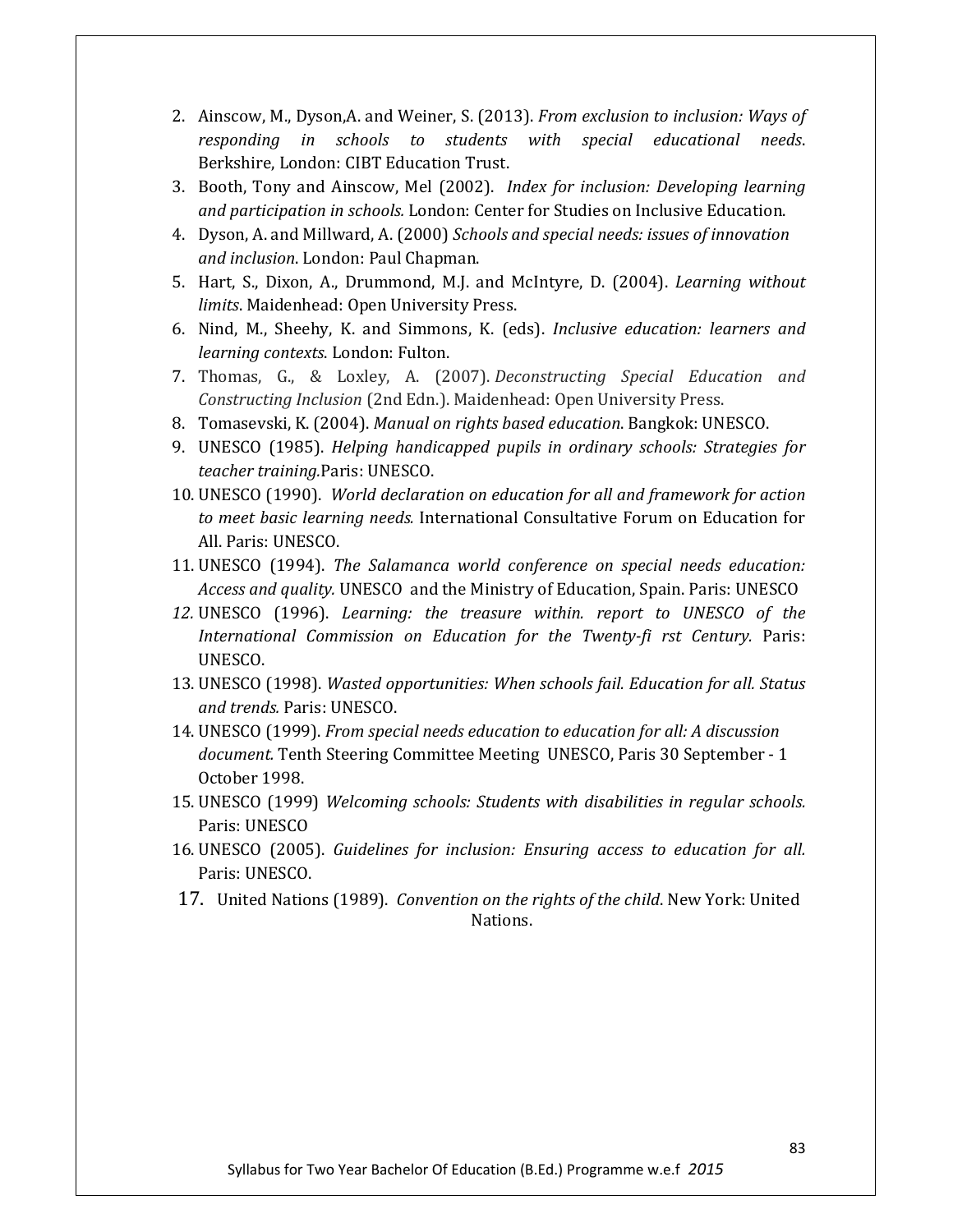# COURSE XI: OPTIONAL COURSES

Optional Courses can be from among the following – Vocational/Work Education, Health and Physical Education, Peace Education, Guidance and Counseling, etc. and can also be an Additional Pedagogy Course\*\*(for a school subject other than that chosen for Course VII (A&B) at the secondary level, or the same school subject at the higher secondary level).

## SPINNING AND WEAVING (A)

Total Marks: 50 Internal Assessment: 10 External Assessment: 40

#### **Objectives**

On completion of course, the student-teachers shall :

- Develop a sense of appreciation towards Khadi
- Know the processing of cotton for Khadi
- Master the skill of spinning and weaving
- Develop proficiency in spinning yarn of counts (10-25)
- Organize exhibitions of different spinning and weaving materials

#### Detailed Course Content

#### 1. Khadi

Preparation of Khadi and weave Khadi

#### 2. Picking and Processing of cotton

Knowledge and practice in picking cotton and its processing: - such as learning, spinning, processing, carding and silver making.

#### 3. Spinning yarn of counts

Proficiency in spinning yarn of counts.

#### 4. Twisting preparing 'Toni'

Practice in twisting preparing 'Toni' realign simple designing and all the processes of weaving on handloom.

#### 5. Estimating yarn and price

Ability to estimate the weight of yarn, count of yarn, strength of yarn and finished product of yarn.Ability to estimate the price of a 'Than' prepared.

Practicals as appropriate to the topics detailed above shall be conducted simultaneously along with the discussion of the theoretical aspects.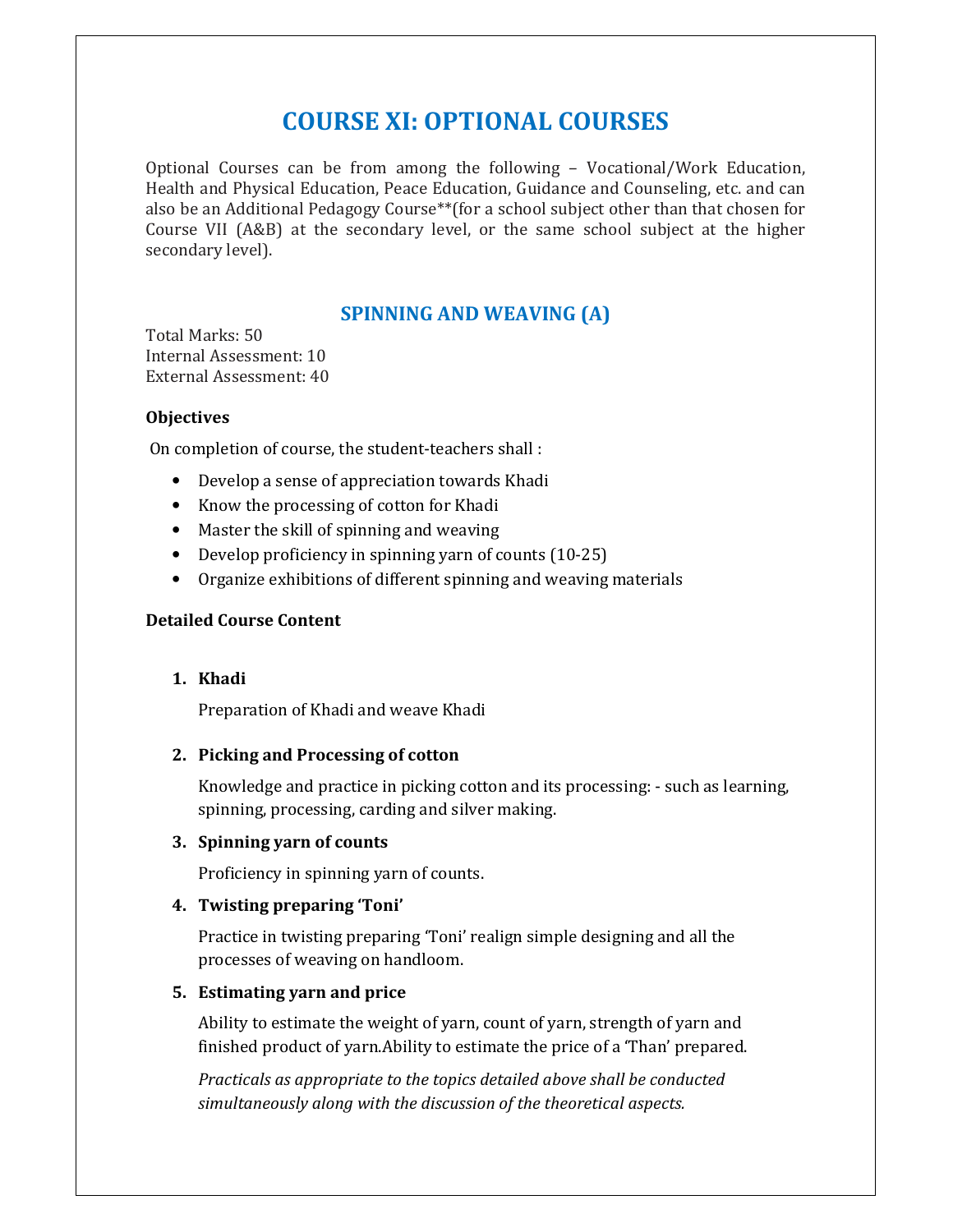## TAILORING (B)

Total Marks: 50 Internal Assessment: 10 External Assessment: 40

#### **Objectives**

On completion of course, the student-teachers:

- Know different parts of the sewing machine and its maintenance
- Develop skills in stitching, mending and cutting the garments
- Develop aesthetic and creative abilities through tailoring
- Design different garments
- Organize exhibition in various type of designed garments

There will be no separate theoretical instruction. Such theory as is needed for practical

work may be given during practical work.

#### Detailed Course Content

#### 1. Machine Parts and Their Maintenance

Study of the various parts of the sewing machine.Process of oiling and cleaning the parts.

#### 2. Different kinds of stiches

Use of the different kinds of stitches, such as hem, back stitch, French seam, buttonhole stitch.

#### 3. Cutting and Finishing

Cutting and finishing on machine of the following garments: Jumpers, Kamis, Junghiyas, banyans, Kurtas, shirts, half pants, blouses, frocks.different stitches, such as hem, back stitch, French seam, button holes.

#### 4. Mending of clothes

Mending of clothes as round holes, rectangular holes, torn slits.

#### 5. Measurement for various garments

Measurement for various garments and calculation of the quantity of materials of different width.

## WOODWORK (C)

Total Marks: 50 Internal Assessment: 10 External Assessment: 40

Syllabus for Two Year Bachelor Of Education (B.Ed.) Programme w.e.f 2015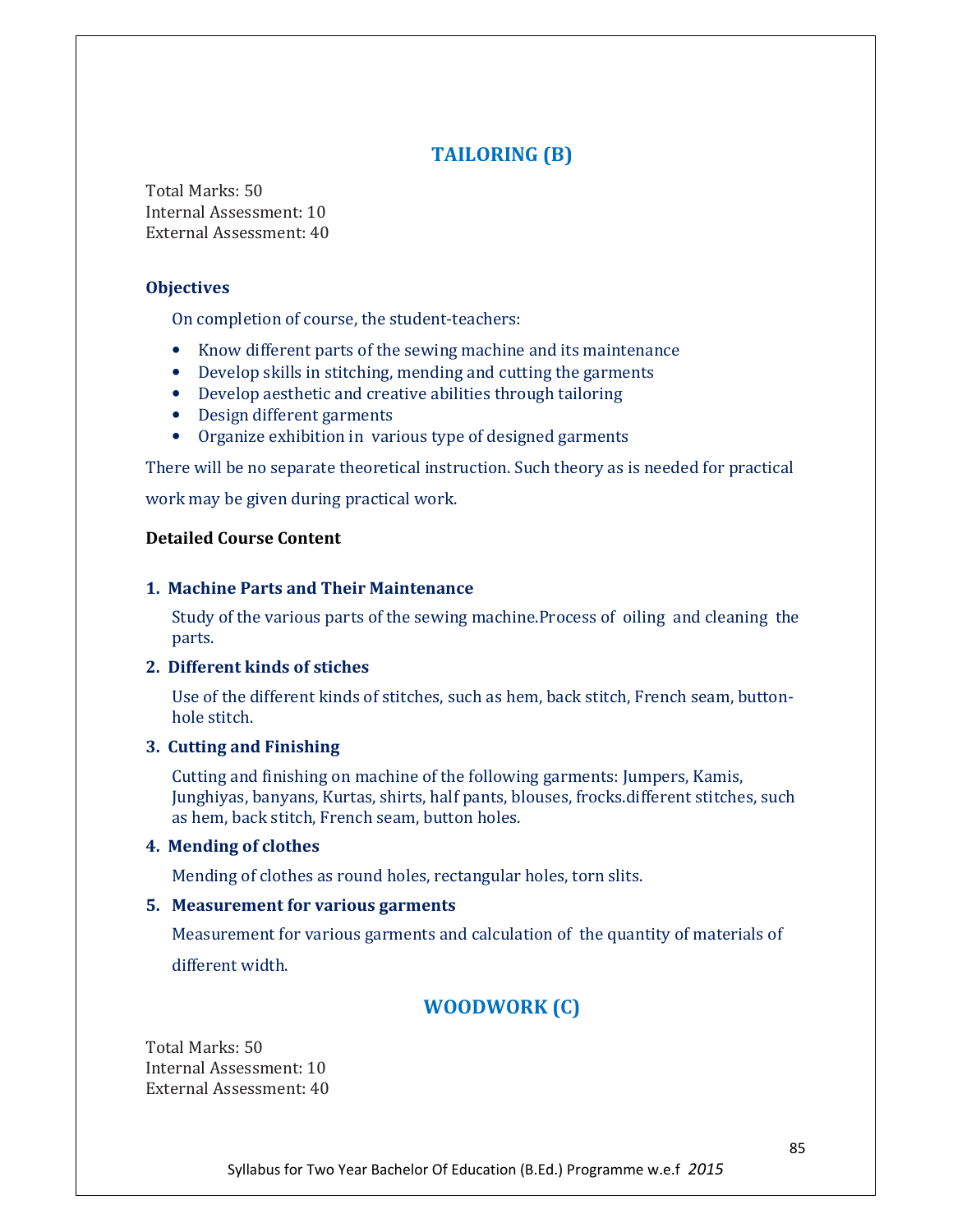#### Objectives:

On completion of course, the student-teachers shall :

- Know different types of tools and their safe uses
- Develop skills in preparing wooden products like pointer, duster, blackboard, chair, table stool etc.
- Know different types of timbers for preparing various finished products and process of protecting wooden materials

#### Detailed Course Content

#### 1. Concept of woodwork

Need, importance and scope of woodwork.

#### 2. Workshop Activities

Workshop discipline, safety, precaution, safe handling of tools, first aid; definition of push and pull saw, fret saw and saw sharpening.

#### 3. Tools for Woodwork

Types of timber and its structure, selection of the size of wood to be planed first, face side marks: setting of marking gauges. Martice gauge and testing with try square. Different types of chisels, mallets and hammers. Hardware uses in the wood section

#### 4. Timber and its protection

Timbers- their sources and uses, structure of trunk properties, Insects and wood protection. Natural and artificial seasoning, commercial firm of timber, plywood, particle boards, glues.

#### 5. Quantifying timber and wood finishes

Calculation of measures of timber, Preparing, cutting . Wood finishing: Polish, varnish and paints.

In course of discussion of the above theoretical aspects and related practical work, the following articles ( at least three by each student-teacher) need to be prepared as a part of practical work: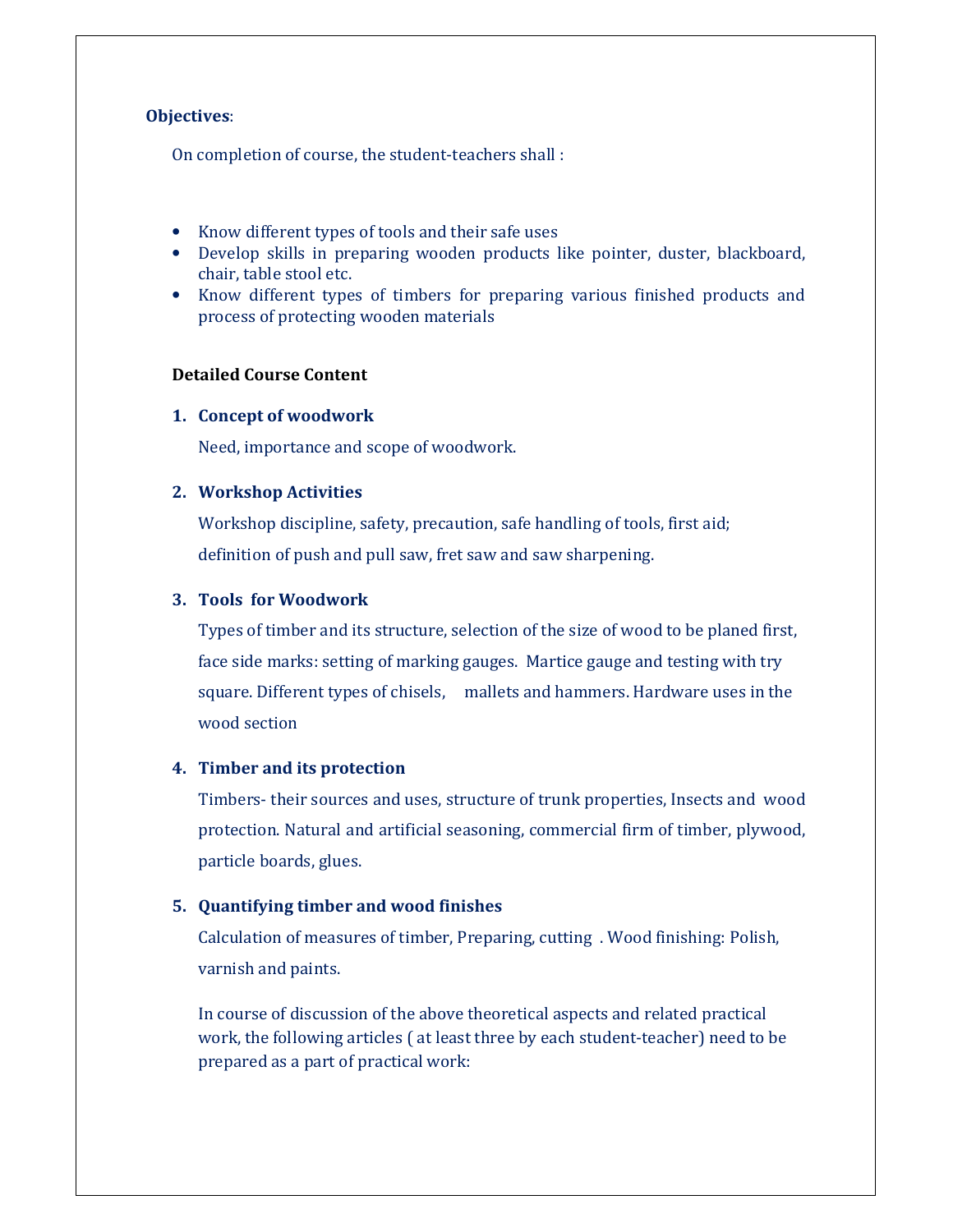Hangers, wall-brackets, book-shelves, tools, bench, desk, chair, black-board, pointer,duster, stationery rack, round table, pet table. Wood turning work such as cups, plates, roller, table lamp and other ornamental designs.

#### PEACE EDUCATION (D)

Total Marks: 50 Internal Assessment: 10 External Assessment: 40

#### Aim of the Course

This course aims at broadening notions of student-teachers about peace and peace education, their relevance and connection to inner harmony as well as harmony in social relationships across individuals and groups, based on Constitutional values. The course also proposes to enable teachers for reflection on the attitudes that generate conflicts at personal and social levels and learning skills and strategies of resolving these conflicts. The contents also focus on strengthening self by continual reflection leading to reduction in stereotypes, and transcending barrier of identity and

socialisation. Thus, transformed student-teachers will be enabled to orient curricular and educational processes, find creative alternatives which nurture and promote peacebuilding capabilities among students and counter the negative influence of media and local community to weed out negative effects by influencing parents, families, and local community. The course transaction must include activities for experiential awareness

of peace as a reality at personal and school levels modelled by teacher educators. It should enable them to develop attitudes and skills for resolving conflicts in creative manner and reflect on school, curricula, textbooks and pedagogical processes from peace perspective. The teacher educators must involve prospective teachers in understanding role of media and local community on them. Peaceful solutions to the real issues facing student-teachers may be discussed.

#### Course Outline

#### UNIT I: understanding peace as a dynamic social reality

Awareness of relevance of peace, Challenges to peace by increasing stresses, conflicts, crimes, terrorism, violence and wars resulting in poor quality of life. Awareness of choices in response to crises in personal, social and professional life, Peace contexts; underlying assumptions, processes and imperatives, Peace is a dynamic reality. It involves acknowledgement and redressal of the concerns of various groups and reconciliation of the conflicts, if any. The individuals, groups and societies have needs and concerns which are urgent. There is need for and their fulfilment. Negative peace is repression of these, while fulfilment builds peace within individuals as well as, in the society, Peace values vis-à-vis Constitutional values: Importance of the attitudes, beliefs and values of peace viz., compassion, cooperation, love, etc. that foster inner peace and Constitutional values of justice, equality, freedom, respect for differences and ecological resources that ensure peace in society

Foundations of peace: Pre-requisites to peace in the society are compassionate and ethical decision-making and intercultural and cultural harmony, responsible citizenship, respect for secular and democratic ideals based on non-violence, respect for differences,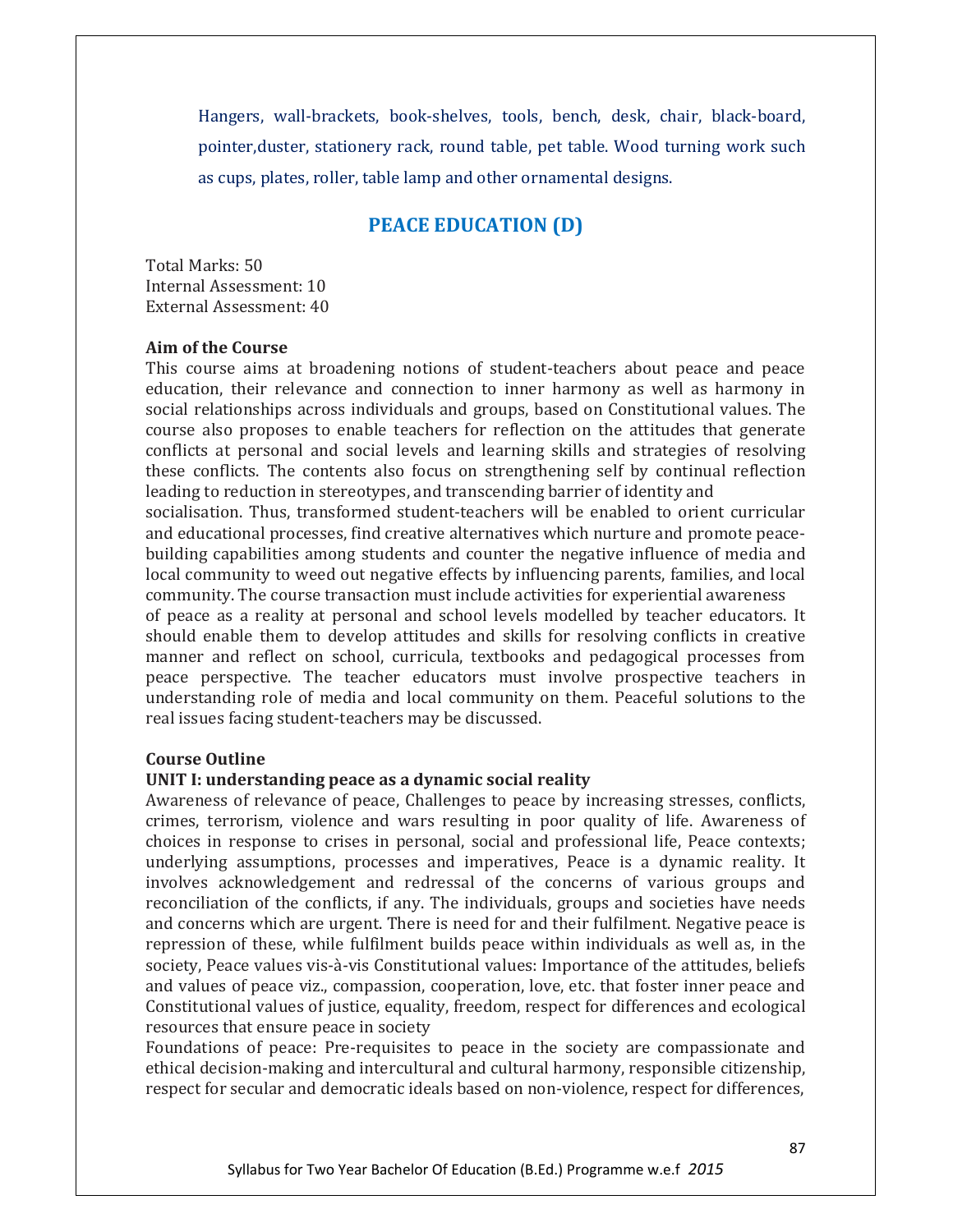e.g. socio-economic, gender, etc. life style in harmony with sustainable development, Approaches to peace education, Highlights of various philosophies of peace, Gandhi, Krishanamurthy, Aurobindo, Vivekananda, Rabindranath Tagore,The Dalai Lama, initiatives at National and International levels.

#### UNIT II: Understanding Conflicts, Underlying Personal-Social Processes And Mediation, And Transformation Of Conflict

Nature of conflict – Incompatibility of needs, aspirations, desires and resulting conflicts at different levels in society: intrapersonal, interpersonal, organisational, interstate and global

Understanding the role of social conditions and processes that sustain conflict: limited resources, poverty, political, economic, socio-cultural and ecological conditions, environmental resources viz., water, forests, energy, etc.

Developing capabilities for mediation and conflict transformation

(i) Skills and strategies needed for conflict resolution,(ii) Listening to the conflicting parties, (iii) Awareness of own identity, cultural underpinning, and

communication skills, (iv) Awareness of context of the conflict,(v) Commitment to mediate(vi) Looking for alternative strategies and creative solutions to overcome/transform conflicts.

#### UNIT III: Empowerment Of Self Through Critical Self Reflection

Awareness of the influence of social milieu on self (i) Understanding adequate self as a product of positive experiences of caring, warmth and appreciation in the family,

school, neighbourhood, etc. which promote healthy discipline, shunning violence

(ii) Negative experiences generate stress, anger aggression

(iii) Yoga, meditation, anger/stress management, as practices that restore positive physical health and attitudes

Nurturing capabilities for critical self reflection; transcending past negative experiences, and developing skills of communication: listening to others, sharing feelings, descriptive non-judgemental feedback, empathising, trusting Increasing awareness of role of self in (i) discipline, self management;,(ii) reducing prejudices, biases and stereotypes and

building multicultural orientation; (iii) nurturing ethical behaviour, positivity, nonviolence, love and caring, compassion; and (iv) habitual self reflection by using daily journal on experiences.

#### UNIT IV: Orienting Education For Peace Building

Critical reflection on the curricular processes Awareness of opportunities inherent in curriculum for introducing

(i) healthy discipline practices in and outside classroom, for their fairness to different gender, caste and cultural groups, child rights/human rights, and ameliorative approach to discipline rather than punitive;(ii) symbols, activities and other structures in the school that reflect a multi-cultural ambience; and(iii) experiences of different cultural identities, issues, challenges,conflicts in the neighbourhood, or country and global levels with regard to resources, opportunities of poverty, level, political issues, etc.

#### Critical pedagogy of peace education

(i) Challenging the traditional models of learning to constructivist approaches in teaching, (ii) Rethinking authority relations from democratic perspective: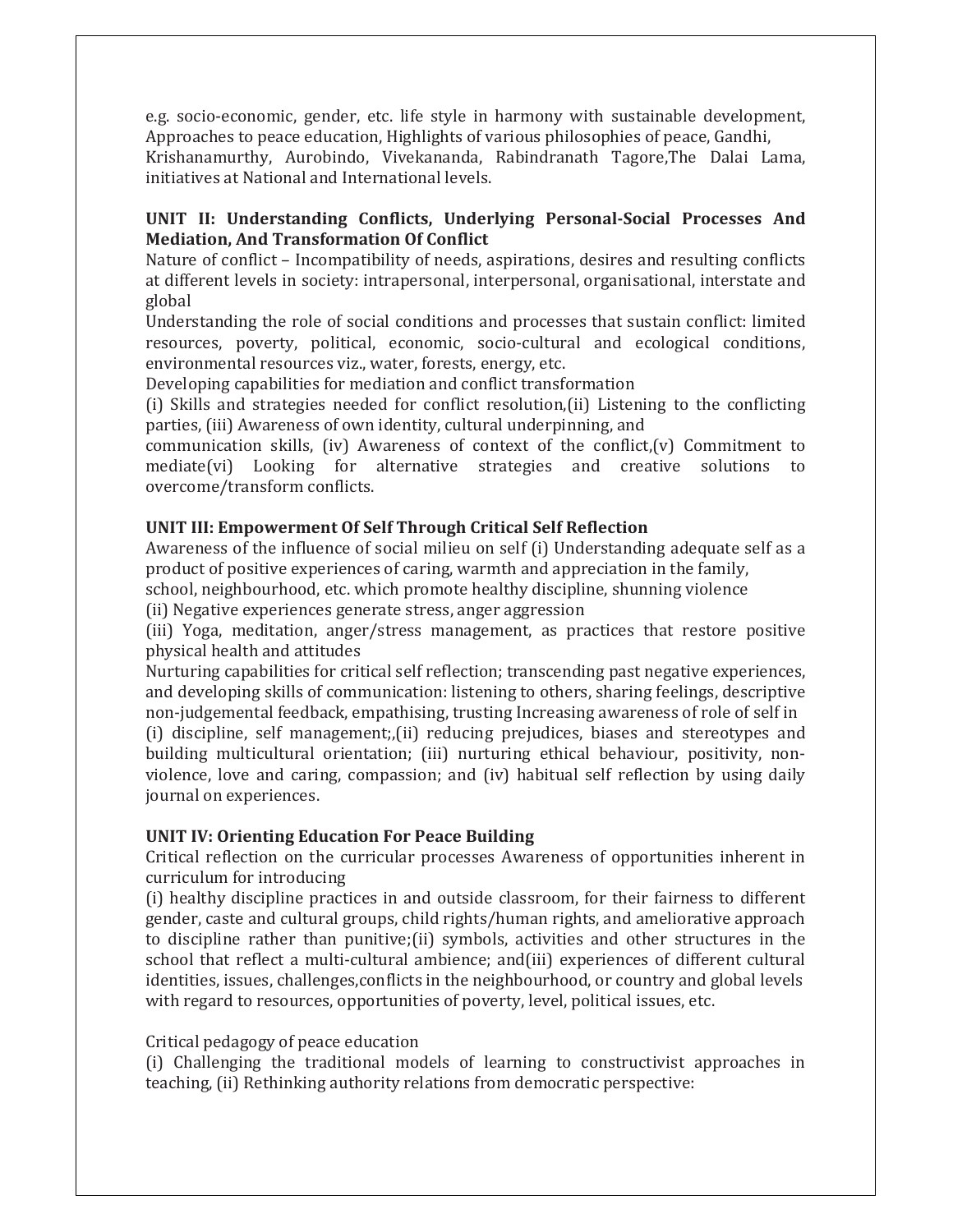promoting dialoging, and, developing capabilities for decision making,(iii) Understanding social justice in local context – its implications for beliefs, attitudes, and values and school/social practices and conflict resolution at all levels

(iv) Awareness of pedagogical skills and strategies for removing tensions, examination fear, stress, corporal punishment, violence and conflicts at school level, (v) Compassion, love and caring, mindfulness in all transaction of avoid hurt, humiliation, degrading over academic, personal, social and culture matters. Non-evaluative orientation empathetic founding academic and discipline problems (vi) Becoming peace teacher–acquisition of relevant knowledge, attitudes, values and skills.

Development of listening skills for dialogue – listening to verbal and non-verbal content of messages; Developing awareness of feelings and expressions in messages; Skills of questioning, paraphrasing and providing feedback that is, non judgemental, sensitivity to socioeconomic, cultural, gender, caste differences; Skills of giving emotional support for encouraging, genuine appreciation and cooperation; Understanding importance of confidentiality of students' personal issues and problems that invite embarrassment or ridicule

Pedagogical skills for orientation of subject content and teaching learning experience in classroom for promoting peace

(i) Awareness of the epistemic connection of subject content with peace values, e.g. Language (effective communication), Science (objectivity, flexibility) Social Science (democratic ethos, Constitutional values, and multi-culturalism, conflicts, violence

and warlinks with challenges to regional and local conflicts), Maths (precision)(ii) Using textbook contents for highlighting values of peace, particularly anti- peace messages indirect or hidden

Humanistic approach to evaluation

(i) Belief in worth of all pupils irrespective of academic talents(ii) Adopt broad-based assessment taking in multiple talents, emphasise success rather than failure, enable enemy pupil to experience success in some area

Becoming agency for peace in the school organisation and surrounding local community (i) Awareness of cultural characteristics of the local community around school and quality of its linkages–parenting styles, disciplinary practices, economic conditions, linguistic background, domestic violence, attitudes toward education, etc.

(ii) Inspiring movements for health, yoga, effective parenting, and communication skill building, mediating conflicts in and around school,(iii) Awareness and orientation of students' attitudes towards balanced media exposure.

#### UNIT V: Evaluation Of The Peace-Building Processes

Understanding importance of skills and strategies of assessment of the peace-building process in terms of attitudes, values, skills and strategies at school level-motivation and sustenance of efforts, sharing experiences towards peace building, reviewing strategies. Making assessment visible through objective indicators, planning and recording change in cultural ethos and individuals. Understanding motivation through sharing progress, influence of assessment

Developing commitment and willingness for receiving feedback, and review of strategies Visible and objection indicators of peace process inherent in the cultural ethos of organisations, individuals, and ambience, Identification of visible indicators inherent in the cultural ethos of the organisation could be non-authoritarian work culture marked by meetings, frequent discussions, analogue and reconciliation/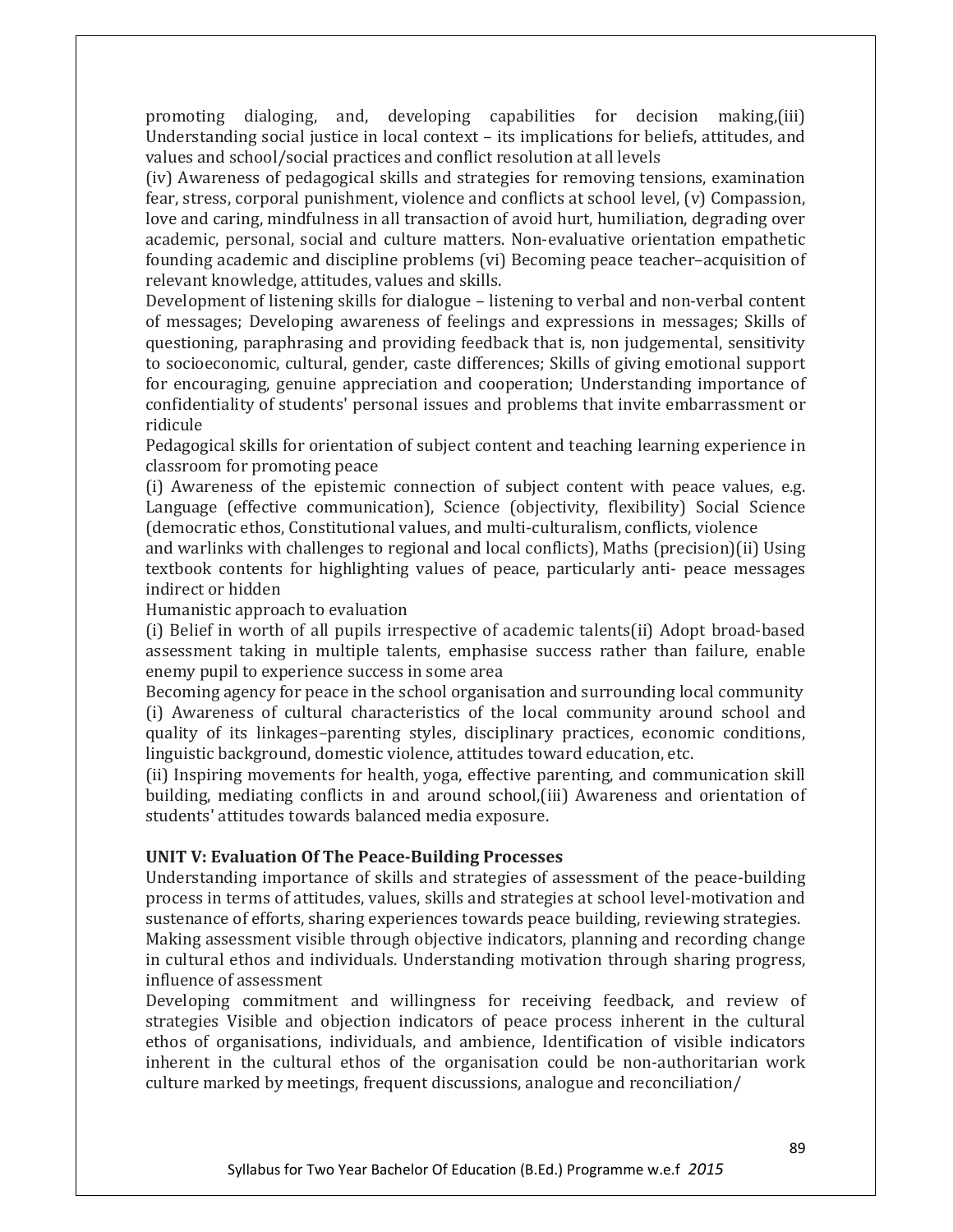non-exclusion of any group of students or teachers on the basis of opinions, caste, gender, education, socio-economic-cultural background etc. indicators, conflicts reconciled, divergent groups

### GUIDANCE AND COUNSELLING (E)

Total Marks: 50 Internal Assessment: 10 External Assessment: 40

#### **Objectives**

On completion of this course, the student-teacher shall:

- State the concept, need and principles of guidance.
- Explain the role of school in organizing different guidance programmes.
- Use various tools and techniques of guidance in appropriate contexts.
- Narrate the process, tools and techniques of counseling.
- Explain the qualities and role of a school counselor

#### Detailed Course Content

#### Unit I Understanding School Guidance Programme

- Concept, Need and Importance and Principles of Guidance.
- Types of Guidance: Educational, Vocational and Personal (Nature and Objectives at Elementary and Secondary levels)
- Guidance Services in Schools Counselling, Occupational Information Service, Placement, Pupil Inventory Services, etc.
- Organizing guidance programmes in schools
- Addressing Issues of Guidance programme in school

#### Unit II: Understanding School Counseling Programme

- Meaning, principles and purposes of counseling
- Types of Counseling: Directive, Non–directive and Eclectic counseling
- Processes involved in counseling
- Qualities and role of a school counselor

#### Unit III:Tools and techniques of Guidance and Counseling

- Guidance and counseling for Individual and Group
- Tools in guidance and Counseling: Blanks, Cumulative Record Cards, Rating scale, Questionnaires, Psychological Tests and Inventories
- Techniques of Guidance (Observation, Interview and Sociometry) and Counseling (Lecture, Discussion and Dramatics); Group Guidance –concepts and techniques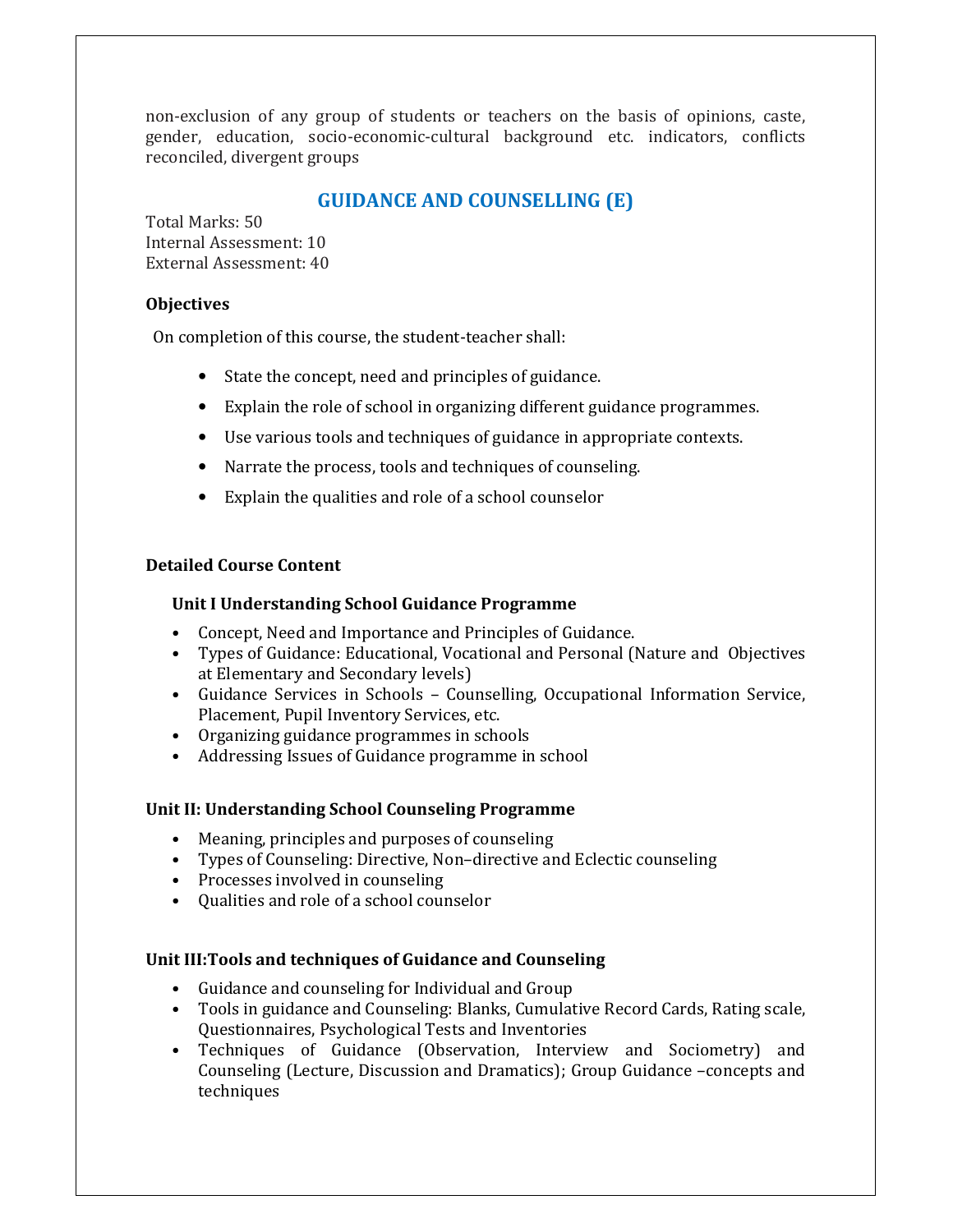#### Task and Assignment

Each student-teacher is required to submit one assignment from the following:

- Preparation of a comprehensive guidance programme for a school on the basis of need survey.
- Preparation of a vocational / educational counseling programme for class–X students
- Preparation of a questionnaire for socio-economic survey of secondary school students for providing career counseling

#### Suggested Readings

- 1. Bhatnagar, Asha and Gupta, Nirmala (Eds) (1999). Guidance and counseling: A theoretical perspective(Vol.I). New Delhi: Vikas.
- 2. Bhatnagar, Asha and Gupta, Nirmala (Eds) (1999). Guidance and counseling: A practical approach(Vol.II). New Delhi: Vikas.
- 3. Dave, Indu (1984). The basic essentials of counseling. New Delhi: Sterling Pvt. Ltd.
- 4. Gazda George R.M.(1989). Group counseling: A development approach. London: Allyn and Bacon.
- 5. Gibson, R.L. & Mitchell, M.H. (1986). Introduction to guidance. New York: McMillan.
- 6. Nugent, Frank A. (1990). An Introduction to the profession of counseling. Columbus: Merrill publishing Co.
- 7. Pietrofesa, J.J., Bernstein, B.,and Stanford,S.(1980). Guidance: An introduction. Chicago: Rand McNally.
- 8. Rao, S.N. (1981). Counseling psychology. New Delhi: Tata McGraw Hill.
- 9. Saraswat, R.K. & Gaur, J.S.(1994). Manual for guidance counselors. New Delhi: NCERT.

## COURSE EPC 4 : PHYSICAL EDUCATION AND YOGA

Total Marks: 50

#### **Objectives**

On completion of the course, the student-teacher shall

- Understand the importance of Physical Education in Human life
- List the different programmes of Physical Education
- Practice Yoga for peaceful and harmonious living
- Enumerate the relationship between Yoga and goals of life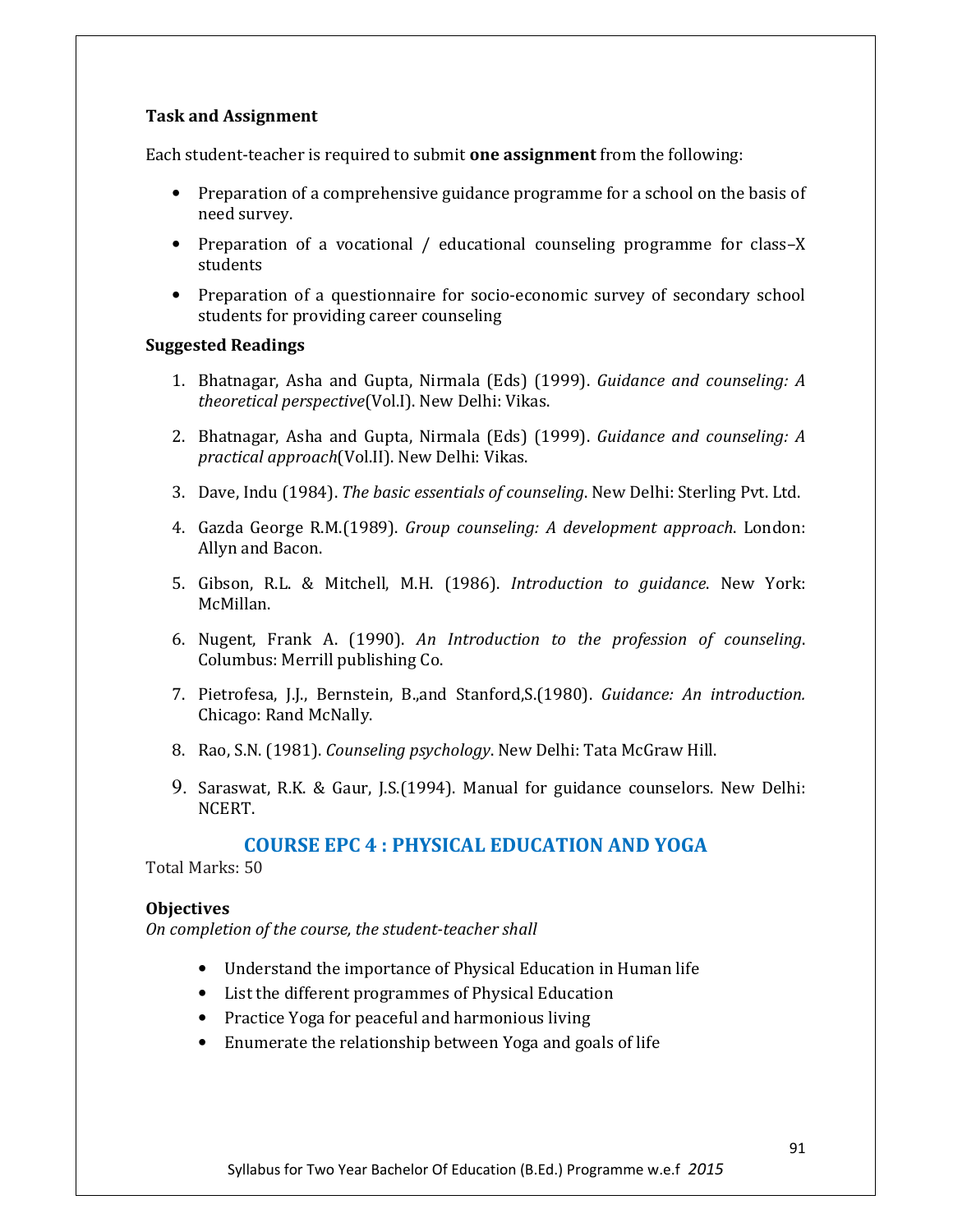#### Detailed Course Contents

#### Unit I:Understanding Physical Education

- Concept, need, scope, objectives
- Organization of various Physical Education Activities
- Role of Physical Education Teacher
- Preliminary idea of some common Games.

#### Unit II: Programmes of Physical Education

- Preliminary idea of some common progrmmes of physical education
- Recreation and work-values of play
- Need for recreation, different types recreationary activities and their organization
- Provisional play and recreation in school time table
- Physical education in the context of NCF 2005

#### Unit III: Yoga and Life goals

- Concept, need and objectives of Yoga
- Asthanga Yoga
- Benefits of Yogic practices
- Different postures / asanas
- Relation between Yogic practices and life goals

#### Tasks and Assignments

Each student-teacher is required to submit assignment on **any one** of the following

- Preparation of a report on different Physical Education programmes organized in school.
- Preparing a report on different Yogic practices
- Developing a set of recreation activities for secondary school students

## SCHOOL INTERNSHIP

#### **Objectives**

- Developing professional capacities, teacher sensibilities and sustained engagement of student-teachers (prospective teachers) with learners and schools.
- Equipping the student-teachers with required skills and competencies to cater to diverse needs of the learners in schools
- Exposing the student-teachers to multicultural contexts of the society which influence the school environment and its functioning
- Validating the theoretical understanding of the student-teachers developed through various perspective and pedagogic courses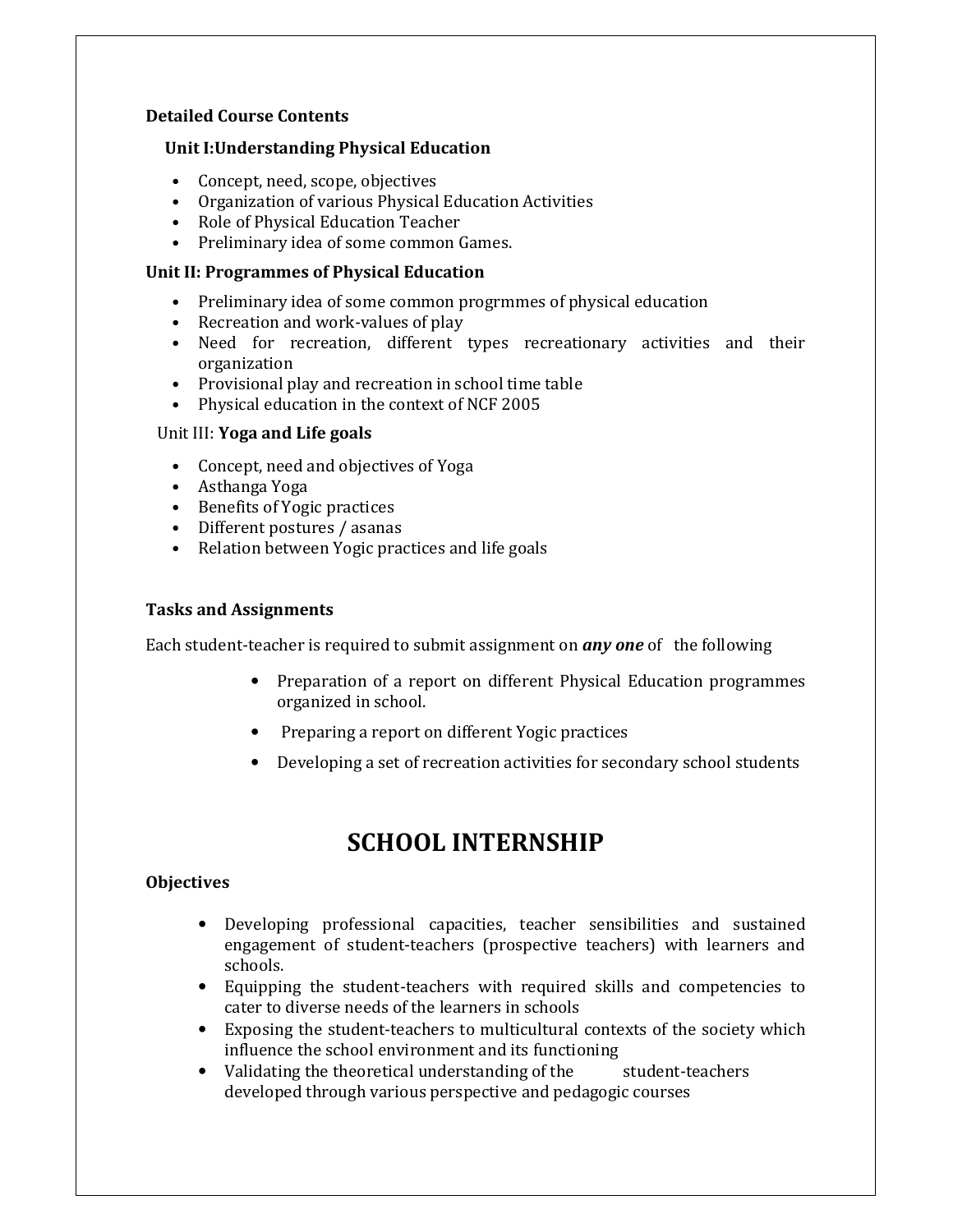Enabling the student-teachers internalize the role of a teacher  $-$  as a facilitator of learning, classroom manager, resource mobilizer and manager, innovator, evaluator of learner performance, planner and organizer of other curricular activities, mentor and counselor for children, service provider for the community and parents, developer and evaluator of curriculum text books and other TLMs etc.

#### Duration

- Four (04) weeks in first year
- Sixteen (16) weeks in the  $2<sup>nd</sup>$  / final year

#### Levels

- Upper Primary Level (Classes VI VIII)
- Secondary Level (Classes IX X) or Higher Secondary Level (Classes XI XII)

#### **Organization**

#### a. Pre-internship Activities

- Orientation of the student-teachers
- Observation of school site and activities by the student-teachers (timetable, work allocation among teaching and non-teaching staff, regular classroom with regular teacher, day-to-day other school activities etc.)
- Sharing meeting with the teachers and Headmasters of the cooperating schools in the institution and working out the programme details for the internship
- Demonstration lessons by the faculty members followed by postdemonstration discussion
- Criticism lessons by the student-teachers one lesson by each student-teacher under the supervisory support of the method teachers, attended by all student-teachers of the method concerned.
- Placement of student-teachers in cooperating schools for internship activities.

#### b. During Internship Activities

- Preparation of lesson plans by the student-teachers in their concerned method subjects
- Delivery of practice lessons with supervisory support and feedback from faculty members. Each student-teacher shall deliver 40 lessons excluding the criticism lesson. Out of the 40 lessons, 30% (12nos.) shall be delivered in the upper primary classes (Classes VI to VIII) and the remaining 70 % (28 nos.) lessons in the secondary classes (Classes IX and X).
- Observation of five peer-lessons and recording of the performance of the peer student-teachers with authentication by concerned supervisors.
- Feedback session in the Teacher Education Institution after each spell of tenday practice teaching to be attended by all student-teachers for sharing their experiences.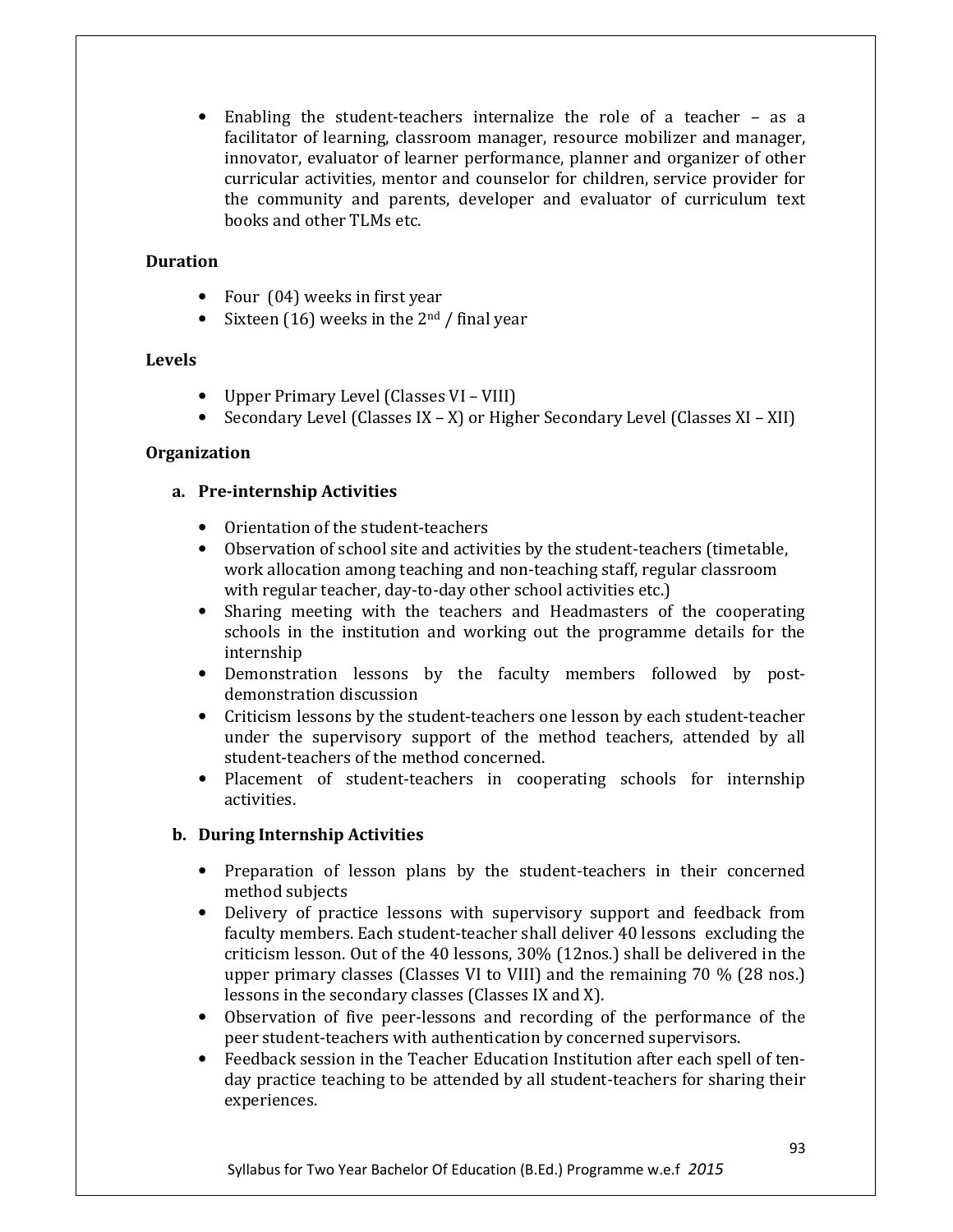- Administration of diagnostic tests on the students and identifying their learning difficulties by the student-teachers
- Attendance in school assembly
- Participation in campus cleaning and beautification activities
- Taking arrangement classes when required
- Organization and participation in literary and recreational activities of the school
- Participation in school games and sports activities
- Organization and participation of science exhibition, science fair, science club/nature study club/eco club activities
- Organization of awareness campaign on HIV/AIDS, blood donation, conservation and protection of environment etc.
- Organization of blood donation camps
- Preparation of report on Annual sports and celebration of important occasions and events
- Preparation of report on maintenance of registers and records by the school
- Preparation of scheme of lessons in any subject for any class
- Dialoguing with SMC / SMDC members and preparation of reports on their meetings in the school
- Conducting case studies / action research
- Liaison with parents community and authorities
- Sharing learner perceptions, teacher perceptions and parental / community perceptions

#### c. Post-Internship Activities

- Overall sharing of student-teachers' internship experiences in the institution.
- Suggestions and feedback from the teachers and Heads of the practicing schools for further improvement of the internship activities
- Exhibition / demonstration of innovative and creative work done by the student-teachers during internship.
- Student-teachers' feedback on overall organization of internship programme by the institution for future action.

#### Assessment of Internship Performance

• Assessment by supervisors, cooperating teachers and headmasters, and peer assessment on the basis of observation and records

#### Attendance

The minimum attendance of student-teachers for school internship programme shall be 90%